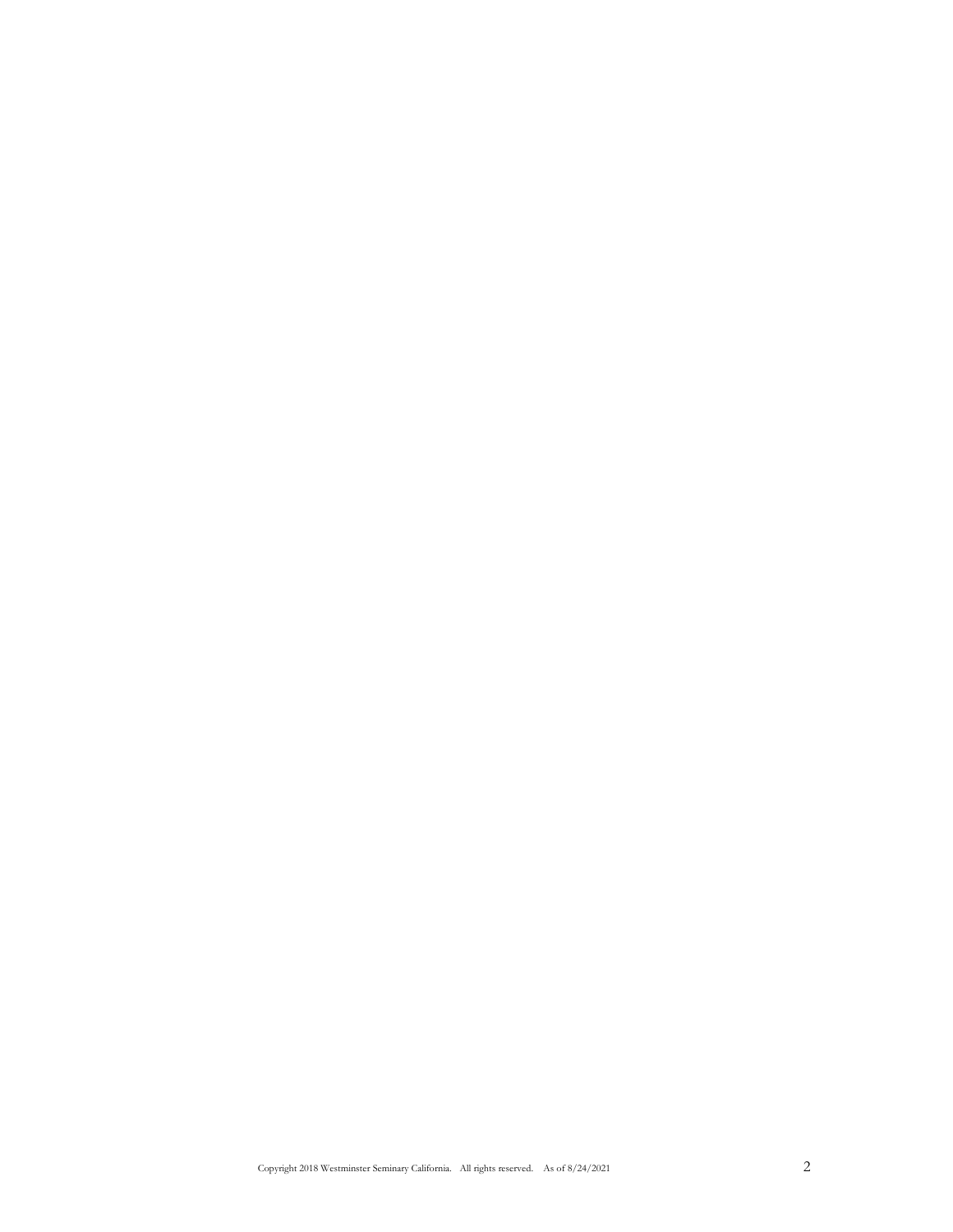# **Table of Contents**

#### **Field Education Philosophy and Program Design Pages 4-14**

*The "What" of Field Education Pages 4-6 The "Why" of Field Education Page 7 The "Who" of Field Education Pages 8-9 The "How" of Field Education Page 10 The "When" of Field Education Pages 11-13 The "Where" of Field Education Page 14*

#### **Appendix: Forms and Guidelines Pages 15-21**

Field Education Checklist Page 16 Questions Commonly Asked Page 17 Guidelines for Supervisors Pages 18-19 Field Education Timeline Page 20 Description of the Forms Page 21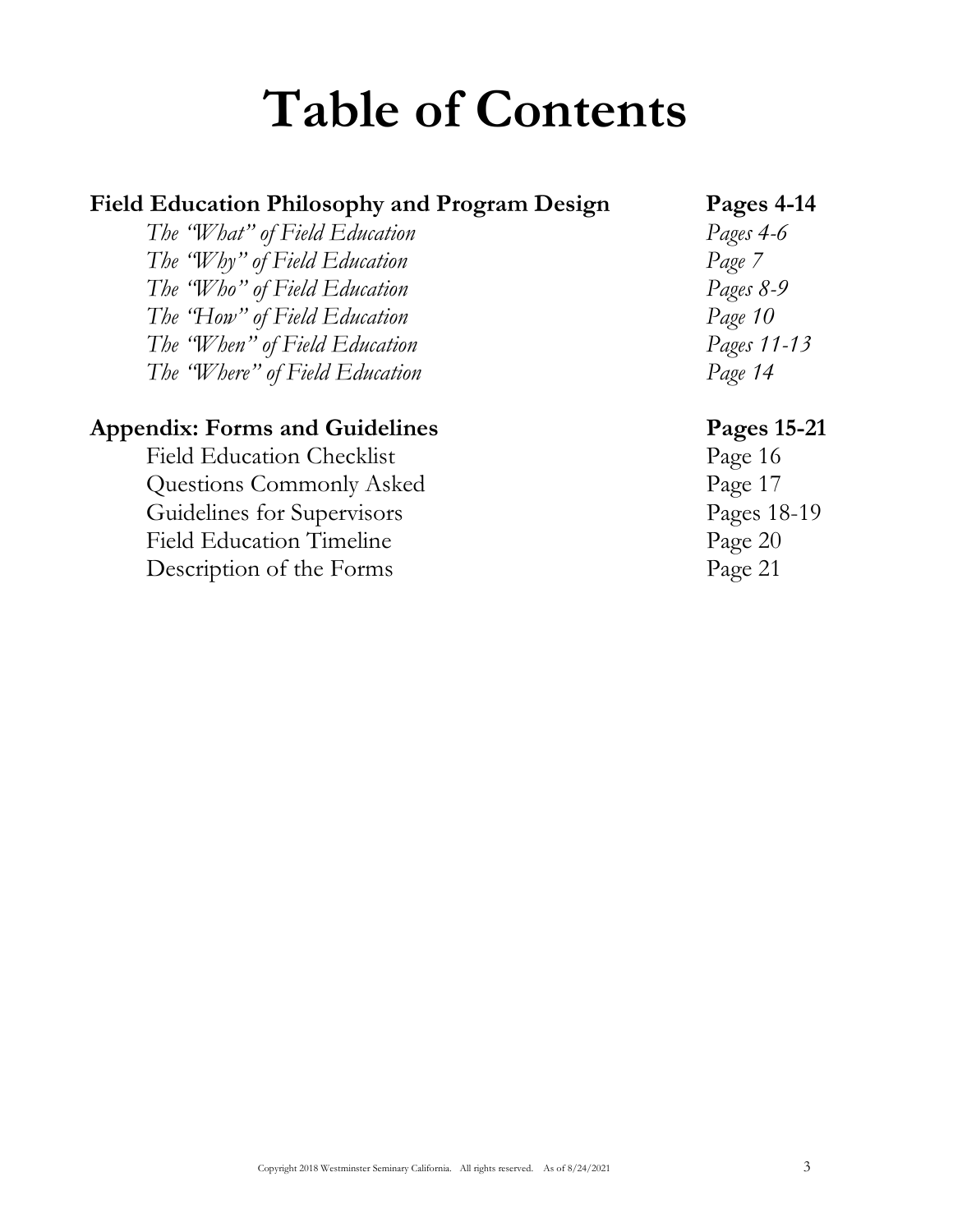#### **I. THE "WHAT" OF FIELD EDUCATION (Twelve Areas of Ministerial Activity)**

*The goals of the field education program require the student intern to be* supervised *and*  evaluated *in wide areas of pastoral ministry. While a congregation may supplement this program, experiences are to include at least the following:*

- **[1](#page-3-0). PREACHING:** The intern will preach in a congregational setting<sup>1</sup> at least six times, receiving at least six Intern Preaching Evaluations (Form #4). Three evaluations should be from the pastoral supervisor or another pastor/elder, and three from any congregation member.
- **2. LEADING IN WORSHIP:** The intern will lead worship one time. The intern will get understanding of and practice in the congregation's worship of God by leading the congregation through the entire order of worship (prayer, reading of scripture, singing of hymns, etc.). The Intern Preaching Evaluation (Form #4) includes a section for evaluating how the intern conducted aspects of the worship service other than preaching.
- **3. ADMINISTRATION:** The intern will attend and observe at least four meetings of the session of elders, church council/consistory, governing board, or pastoral leadership staff. If possible, the intern will be given assignments to carry out. The goal is to enable the intern to experience how the church operates, to observe leaders' group decision-making, and to gain experience in the congregation's and denomination's governmental procedures. The pastor and intern should discuss the intern's observations; and the supervisor's section (pages 8—9) of the Intern-Supervisor Evaluation (Form #2) includes the supervisor's evaluation of the intern's faithfulness in carrying out assigned tasks.
- **4. CHRISTIAN EDUCATION:** The intern will participate in the church's Christian education ministry in such ways as: (a) teaching/leading a Bible study group, Sunday school class, or small group, of any age level; (b) planning/designing a curriculum; and/or (c) recruiting, training, and supervising other teachers. The intern will thus learn the congregation's purpose in Christian education and become acquainted with curriculum resources. The intern's teaching should be supervised and evaluated by the pastoral supervisor, another elder, or an experienced lay teacher, who can offer inperson feedback regarding strengths, weaknesses, and ways to improve.
- **5. VISITATION:** The intern will make six visits, preferably with a pastor or elder. These may include pastoral visits in members' homes; hospital visitation; nursing home ministry; prison ministry; personal ministry to the bereaved; or, where appropriate, appointments for spiritual care at a coffee house or restaurant. In congregations that have a variety of kinds of visitation, it is best to expose the intern to different kinds/purposes of visitation.

<span id="page-3-0"></span><sup>1</sup> Some churches cannot provide six opportunities for an intern to preach to the full congregation in a worship service. When necessary, preaching in devotional services at retirement communities or to subgroups within the congregation (English Ministry youth or young adult worship services, etc.) are acceptable to fulfill this requirement.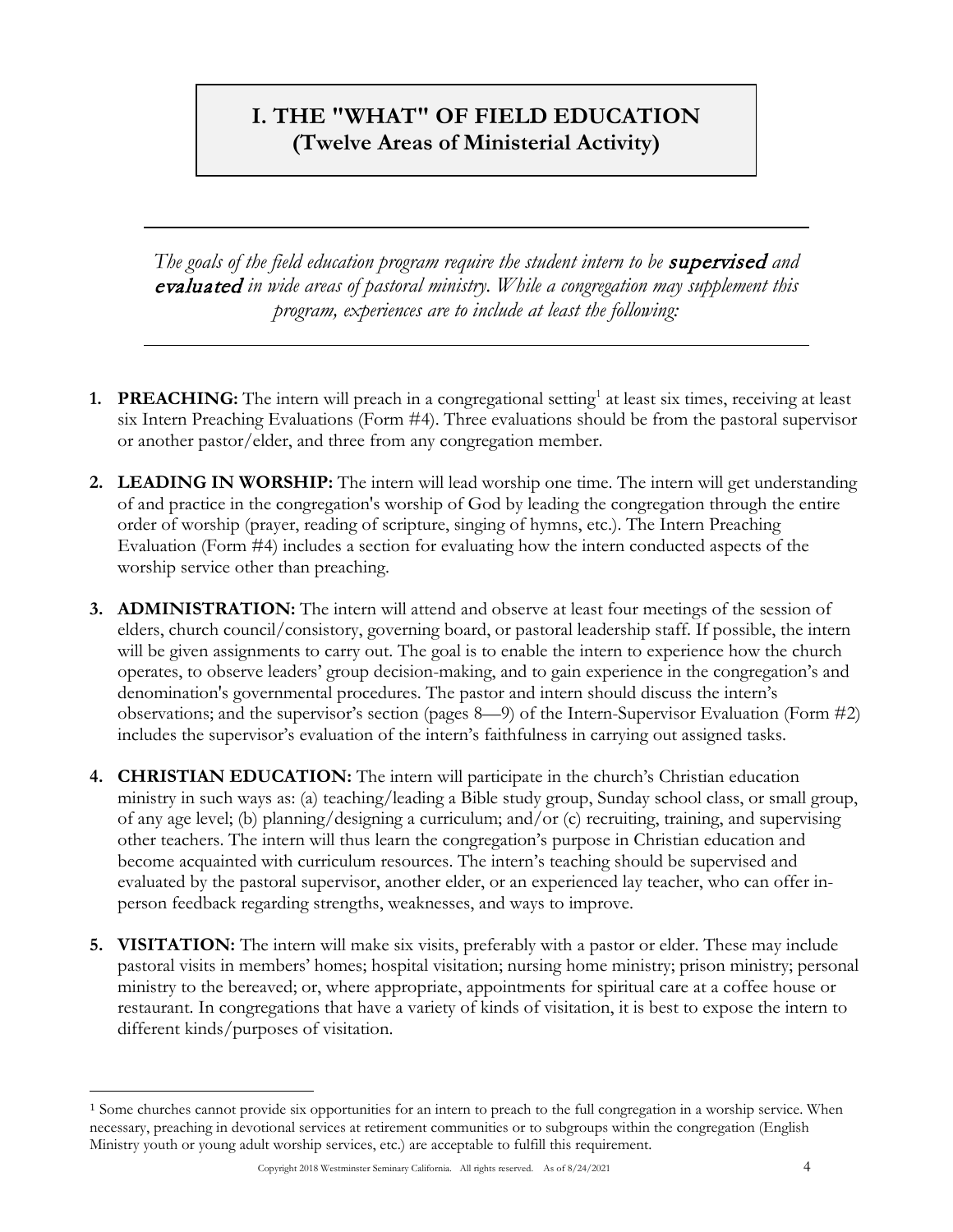- **6. EVANGELISM:** The intern will participate in the congregation's evangelism program, and/or will initiate conversations that provide at least four opportunities to present the gospel to an unbeliever. Although the pastoral supervisor may not observe these opportunities to share the good news with non-Christians, the intern and supervisor should discuss them in their regular meetings.
- **7. DIACONAL MINISTRY:** The intern will attend at least one meeting of the church's deacons, observing the wisdom and compassion that the congregation's mercy ministries require. If deacons do not meet regularly, the intern should participate directly in some other form of mercy ministry.
- **8. DISCIPLING:** The intern will disciple one person in his Christian life. This area envisions ongoing relationship of spiritual mentoring, support, and accountability that helps another Christian grow in faith and knowledge. (Although there is no minimum timeframe, "discipling" is an extended process that differs from a one-time "visit.") Although the pastoral supervisor may not observe directly this opportunity to nurture a fellow-believer in Christ, the intern and supervisor should discuss the intern's discipling experience in their regular meetings.
- **9. COUNSELING:** The intern will observe the pastor in a counseling situation at least once. This can be in a formal or informal setting.
- **10. CROSS-CULTURAL MINISTRY:** The intern will minister in some cross-cultural setting, a context different from his own ethnic or socio-economic situation. The supervisor or other mature members of the congregation should discuss with the intern his experience of interacting flexibly, humbly, and graciously with people of other cultures.

*Further examples of participation and/or observation that fulfill these categories are indicated under each ministry description on the* Field Education Agreement *(Form #1).*

*Please note: Some student interns are employed by churches for specialized ministries, such as leadership of youth programs. Such activity will fulfill* certain parts *of the field education requirement, but* the field education program requires *not just 700 hours in some activity, but participation and/or observation in* a wide range of experience*. Therefore, specialized ministry positions, as valuable as they may be in themselves, will not in themselves fulfill the broad requirement of field education.*

The student intern is responsible for submitting all the required agreement and evaluation forms for himself and his supervisor(s). Original copies of materials will be *retained by the student intern* in his own records. Photocopies or electronic copies will be submitted to the Director of Field Education. They are due: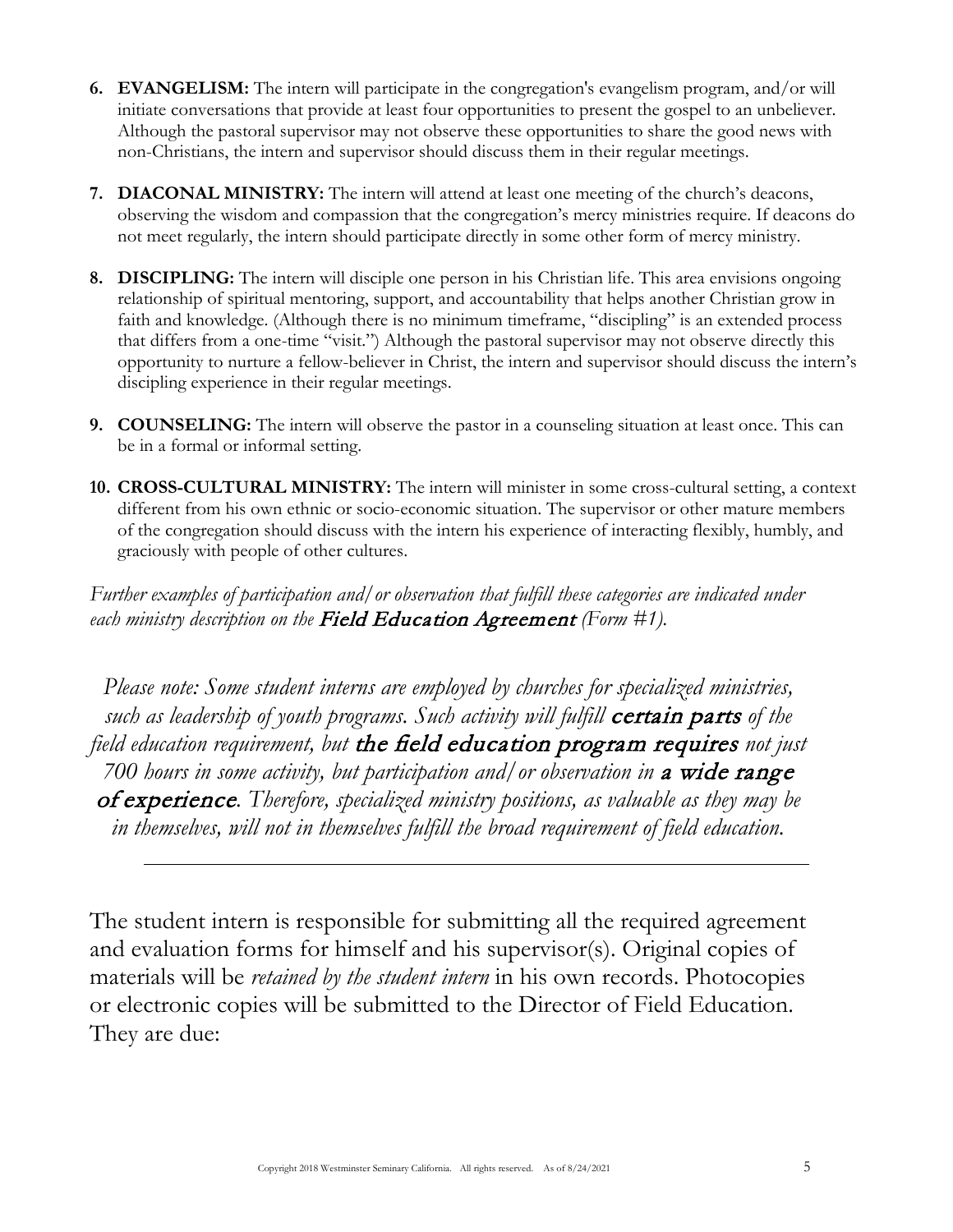- The last day of classes each academic year (May) for ongoing, multi-year internships during your M.Div. program
- By September 30<sup>th</sup> following a summer internship

See "V. The 'When' of Field Education" (pp. 11—13) for further information on how to submit the required forms.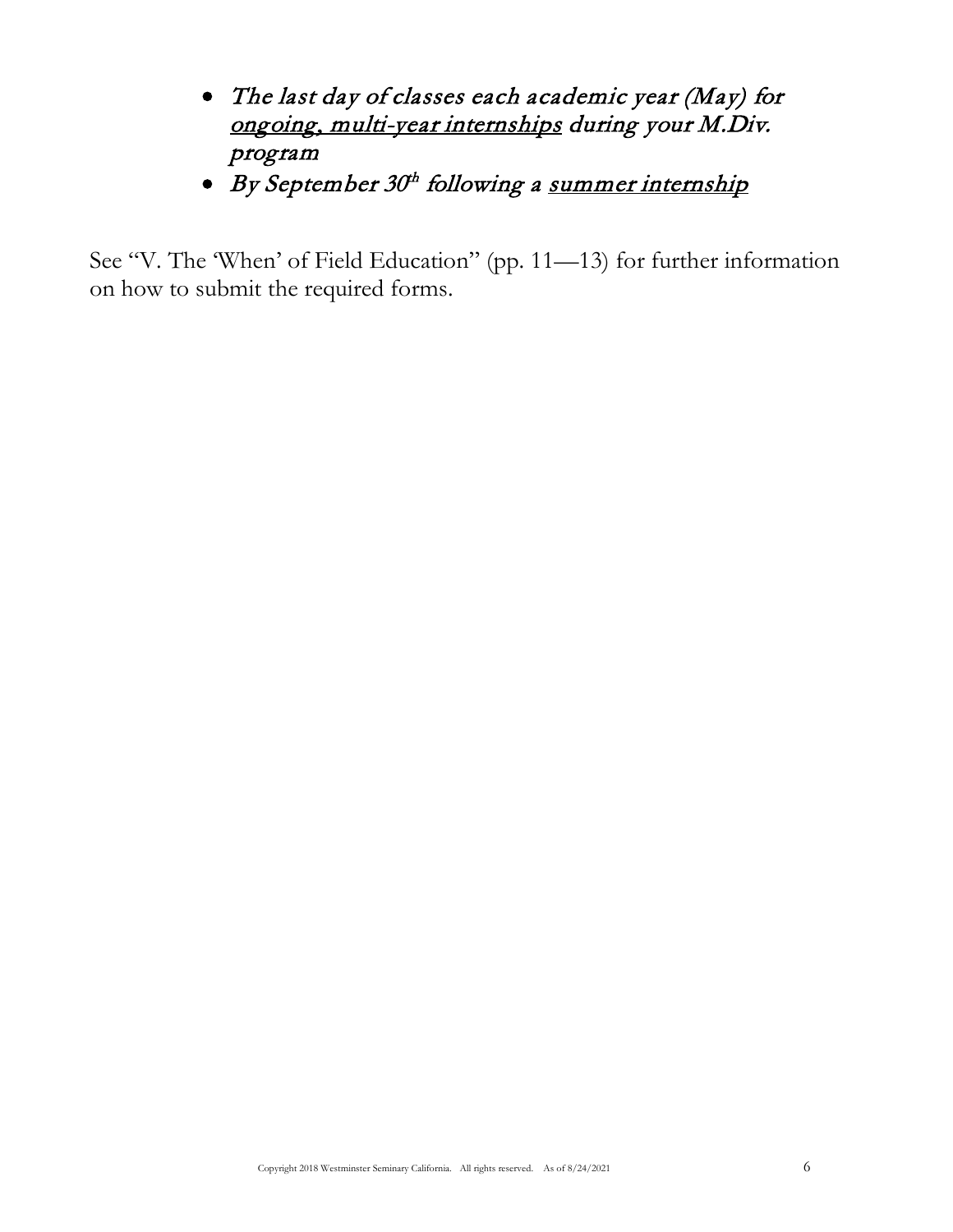#### **II. THE "WHY" OF FIELD EDUCATION (Purpose)**

*There are important qualifications and skills for the ministry that cannot be developed helpfully in a classroom situation. A seminary cannot insure the development of things like patience, the ability to exhort, encourage, and deal with people. Furthermore, the Church, not the seminary, has the ultimate responsibility to test and try a man's gifts for pastoral ministry. Therefore, we see ourselves as partnering with the church in preparing men for ministry.*

We suggest that student interns and supervisors involved in field education always keep in mind that the FE Program is with a view to pastoral and/or missions ministry. What do student interns need to learn to help them be prepared? It will not always be apparent to the student intern why certain tasks are required, but God will use them in the total preparation. The program is established to help the student intern gain the experience necessary for later responsibilities.

The student intern's ongoing involvement in church ministry will enrich his seminary studies by keeping him aware of the application of God's truth to people's needs and the cause of Christ, as opportunities to communicate what he is learning to others are provided.

There are three essential stages in the preparation for effective, God-honoring pastoral ministry. The first stage is the theology of ministry. Future pastors need to know the Biblical, foundational theology that undergirds pastoral practice. They need to know the "why" of pastoral work. The second stage is the knowledge of pastoral skills needed. Future pastors need to know what the duties and responsibilities of a pastor are in the context of the practice of ministry. This is the "what" of pastoral work. Practical Theology courses concentrate on meeting these two stages. The theology of the practice of ministry is carefully defined and the work of the active pastor is described in meticulous detail.

The third stage in the preparation for pastoral ministry is the training in the development and use of pastoral skills. Future pastors need to learn how to actually do the work required of a faithful pastor. This is the "how" of pastoral work. The field education experience provides training in the actual use of pastoral skills. Under the supervision and direction of an experienced pastor, the student intern will develop the ability to apply classroom learning to the broad range of pastoral duties.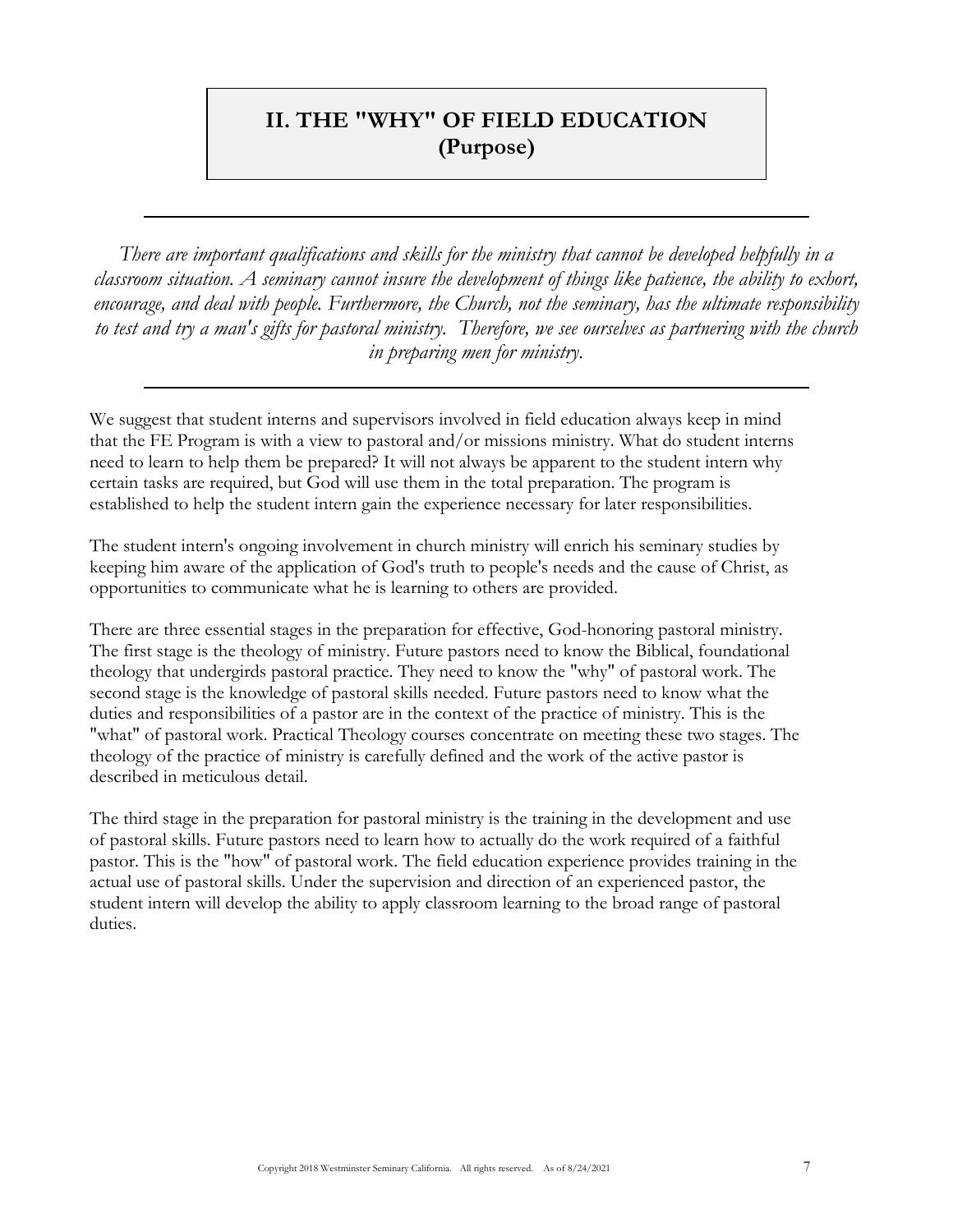### **III. THE "WHO" OF FIELD EDUCATION (Parties Involved)**

#### **THE SEMINARY, THE STUDENT INTERN, THE CONGREGATION**

**\_\_\_\_\_\_\_\_\_\_\_\_\_\_\_\_\_\_\_\_\_\_\_\_\_\_\_\_\_\_\_\_\_\_\_\_\_\_\_\_\_\_\_\_\_\_\_\_\_\_\_\_\_\_\_\_\_\_\_\_\_\_\_\_\_\_\_\_\_\_\_\_\_\_\_\_\_\_\_\_\_\_**

*There is a three-fold relationship: the seminary, the student intern and the congregation, all having a part in the field education program. While much of the material in this manual pertains to all three parties of the relationship, there are sections with more specific information for each of the parties.*

#### **THE SEMINARY**

The seminary will oversee the field education program through the Director of Field Education.

The responsibility for selecting the place of the internship rests with the student intern; however, the seminary will assist in that process if necessary.

The seminary will approve the agreement drawn up between the intern and the congregation.

In the *Pastoral Ministry Seminar* (PT702), students are helped to evaluate their experiences in ministry biblically and theologically, and they receive further guidance in the skills and procedures of pastoral ministry.

The seminary will track the progress of the intern in the field education assignments by means of the evaluation forms received from the intern and the supervisor(s).

#### **THE STUDENT INTERN**

The intern is responsible for selecting the congregation in which to fulfill the field education program. An experienced pastor or elder is a requirement and the choice must be approved by the Director of Field Education.

The intern is responsible for consulting with the Director of Field Education when and as needed to ensure that he is progressing toward completion of field education/pastoral internship requirements in any acceptable and timely way.

The intern is responsible for carrying out his part of the signed agreement with the congregation and should seek to use the program for his own benefit and preparation for the pastorate.

To facilitate documentation of time invested in internship activities (and confirmation by the pastoral supervisor), the intern should maintain a log of his hours spent in preparation for and participation in internship-related ministry, along with the specific ministry activities performed and/or observed.

The intern is to meet on a regular basis with the supervisor for review and evaluation of current work being done.

The intern is responsible for turning in evaluation forms as necessary (see pp. 11-13).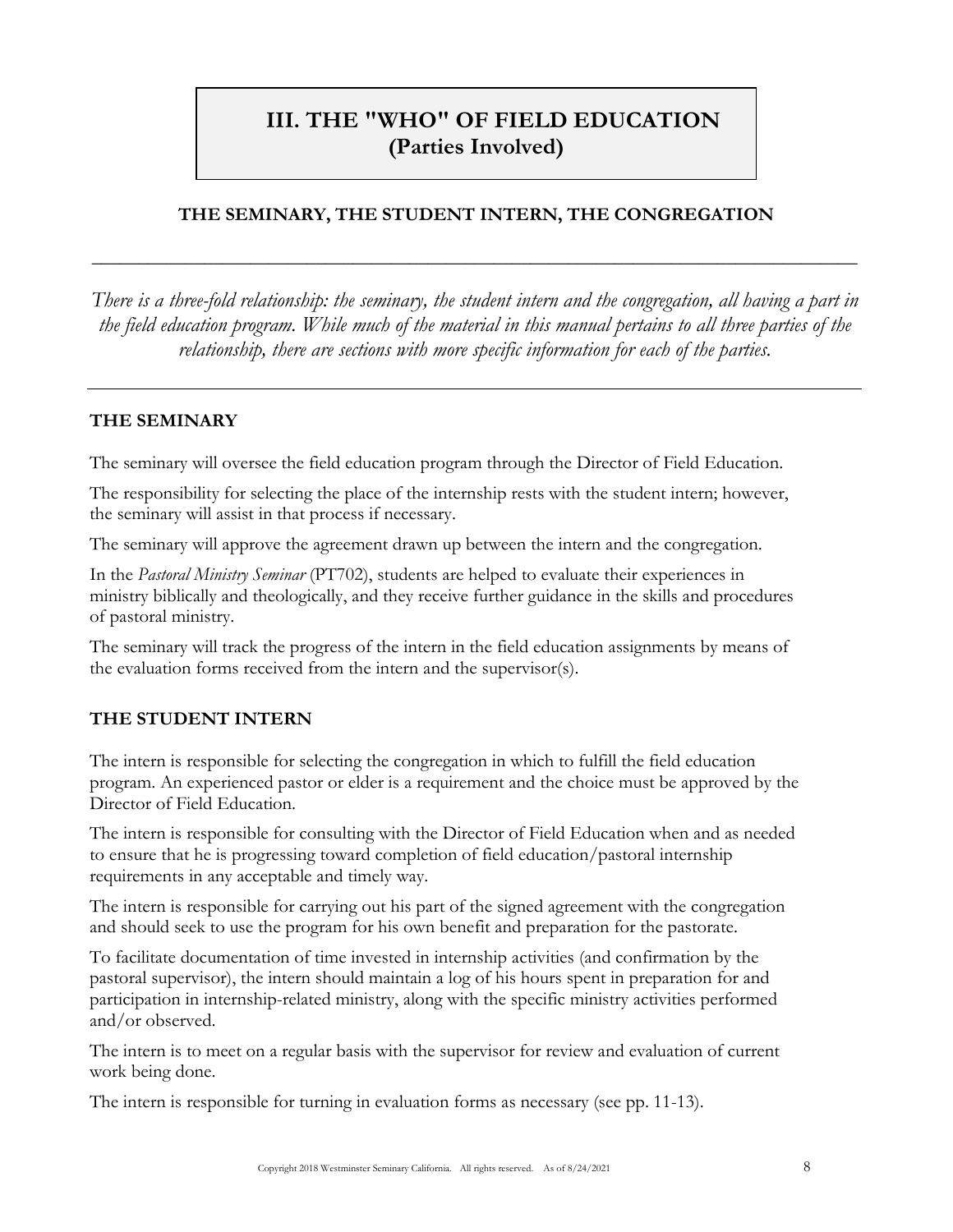#### **THE CONGREGATION**

The congregation is an important element of the field education program. The congregation must be willing to recognize the added responsibility an intern program places on the pastor or other supervisor. The direct responsibility of supervising and evaluating the student will be under the elders and usually falls to the pastor, or another person or committee assigned by the elders.

The members of the church should enfold the student intern in the life of the congregation. The supervisor(s) will encourage and challenge the student intern, faithfully admonishing and training with the goal of enhancing the gifts of the student intern.

The supervisor (pastor or supervising elder) should plan regular meetings with the intern for the purpose of review in his current work.

The supervisor should cooperate with the student intern by submitting all necessary evaluation forms in a timely manner as required by the seminary.

Evaluations are to be submitted by the *last day of classes* of each academic year (for ongoing, multi-year internships) or by **September 30** following a summer internship. If the intern's work should prove to be unsatisfactory, the supervisor will confer with the student intern and notify the seminary.

The pastor or others involved in the supervision and evaluation of the student intern will want to take advantage of occasional training and consultation sessions provided by the seminary. These sessions will reflect on the field education process, seek ways to improve the program and provide some training in supervision.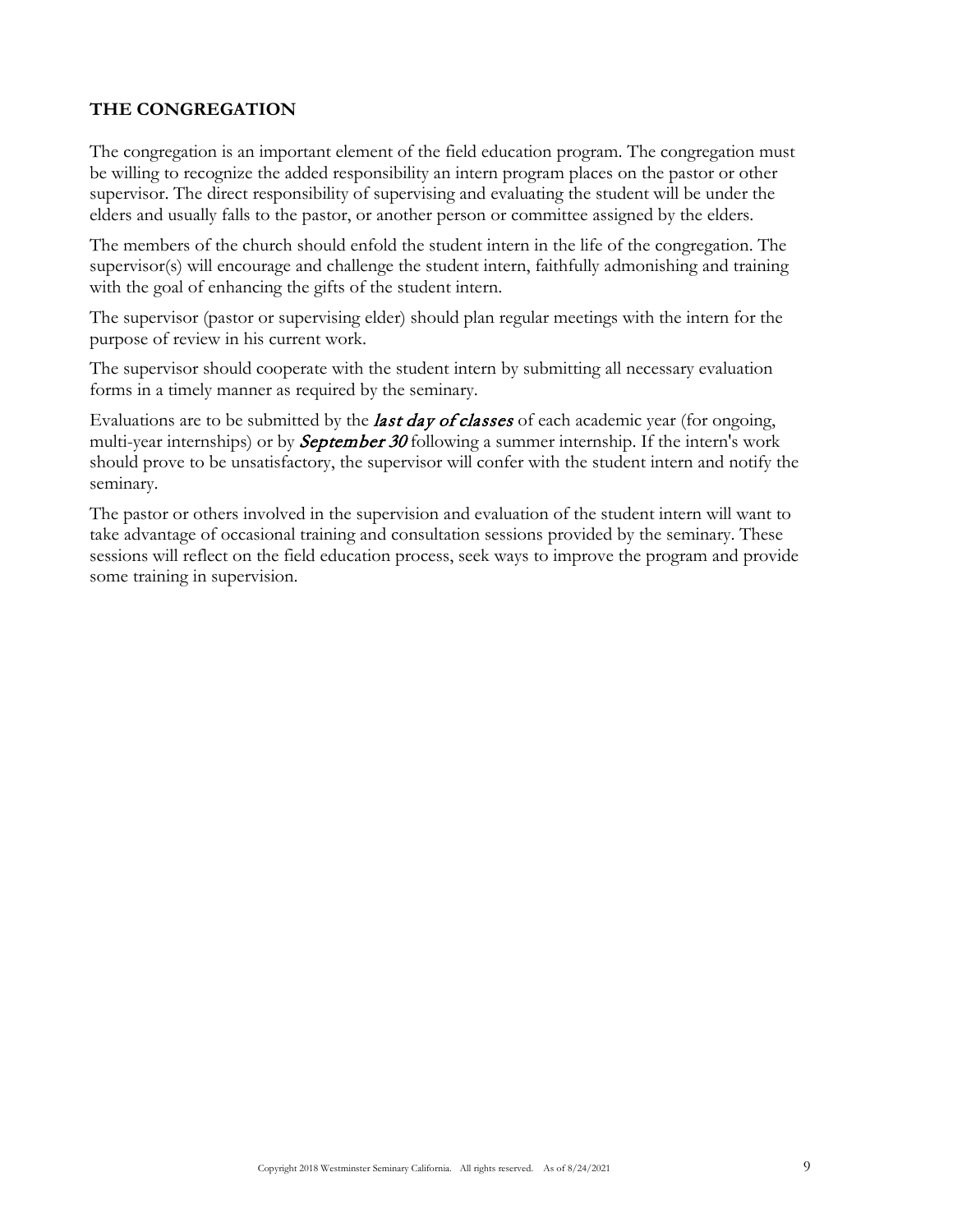#### **IV. THE "HOW" OF FIELD EDUCATION (Course Options)**

*The requirement of 700 hours of supervised and evaluated field education experience can be fulfilled in a variety of ways. The Director of Field Education will assist you in determining the best course for you to follow.*

In general, we encourage two kinds of experience: a) the regular, weekly, on-going responsibilities in the life of a congregation that can involve the student intern in a variety of ministerial experiences; and b) a summer program involving three (3) months of full-time intern experience under a mentor-pastor that involves the student intern in the wider range of daily activities and responsibilities of the pastorate. The student intern may do the summer intern program in the first summer of his seminary program.

The field education program has sufficient flexibility to meet the needs of the student intern and the congregation he serves. In exceptional cases and with the approval of the Director of Field Education, the student intern may fulfill the field education requirement, or a portion of it, in a Christian organization other than a local congregation. Student interns expecting to enter mission work are encouraged to spend a summer in a mission intern program.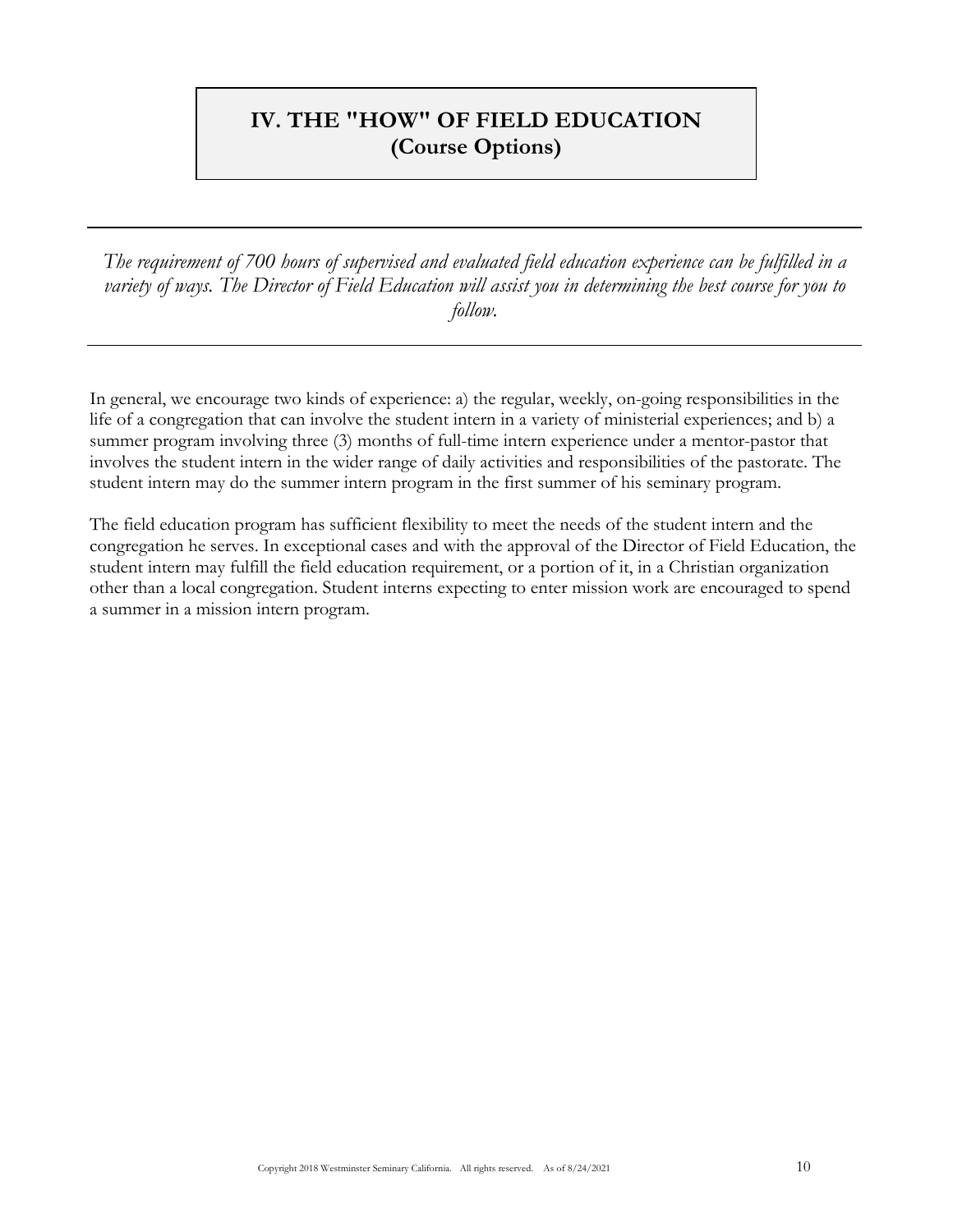### **V. THE "WHEN" OF FIELD EDUCATION (Time Schedule)**

\_\_\_\_\_\_\_\_\_\_\_\_\_\_\_\_\_\_\_\_\_\_\_\_\_\_\_\_\_\_\_\_\_\_\_\_\_\_\_\_\_\_\_\_\_\_\_\_\_\_\_\_\_\_\_\_\_\_\_\_\_\_\_\_\_\_\_\_\_\_\_\_\_\_\_\_\_\_\_\_\_

*The student intern will keep a record (log) of his field education hours and activities. All evaluations and other pertinent papers are to be kept by the student intern and copies are to be submitted to the Director of Field Education as indicated below. A check list and plan is provided to help the student intern monitor his progress.*

#### **DURING THE FIRST SEMESTER**

The student intern will receive the field education manual and instructions on its use. He should read through this manual by October 31 (prior to the hour devoted to the Field Education program in PT500 *Ministry of the Word in Worship*).

The student intern must take the initiative in locating a church in which to fulfill the internship. The field education director will channel opportunities for internship to those interested student interns and help evaluate these learning opportunities. The student intern will determine the program by which he will fulfill the requirement. Not every student intern will be able to determine his location for internship by the end of the first semester, but the decision should not be unduly delayed.

An agreement is drawn up and signed by the pastoral supervisor and the intern, and then filed with the Director of Field Education. This job description agreement should be as specific as possible with measurable goals and procedures stipulated.

**NB:** *This signed form should be in the field education office* prior to *the beginning of the internship. If it is not submitted in proper time the student intern may lose those ensuing intern hours.*

#### **BY THE SECOND SEMESTER**

The student intern will be registered by the Registrar for the field education program. The tuition for the field education program  $(= 3$  semester hours) will be billed with the second semester tuition. The field education fee is a one-time fee and covers the entire field education program regardless of how long the intern may take to complete the requirements. Payment is required in the second semester even if the activity of the program is delayed. Unusual circumstances will be considered by the Director of Field Education.

#### **AT THE END OF EACH ACADEMIC YEAR AND THE END OF THE SUMMER**

All aspects of the program are to be supervised and evaluated. Student intern, Supervisor, and Preaching Evaluation forms are to be turned in to the Director of Field Education for review by the last day of classes of each academic year (for ongoing, part-time, multi-year internships) or by September 30 following a summer internship. The 9-page Intern-Supervisor Evaluation Form is to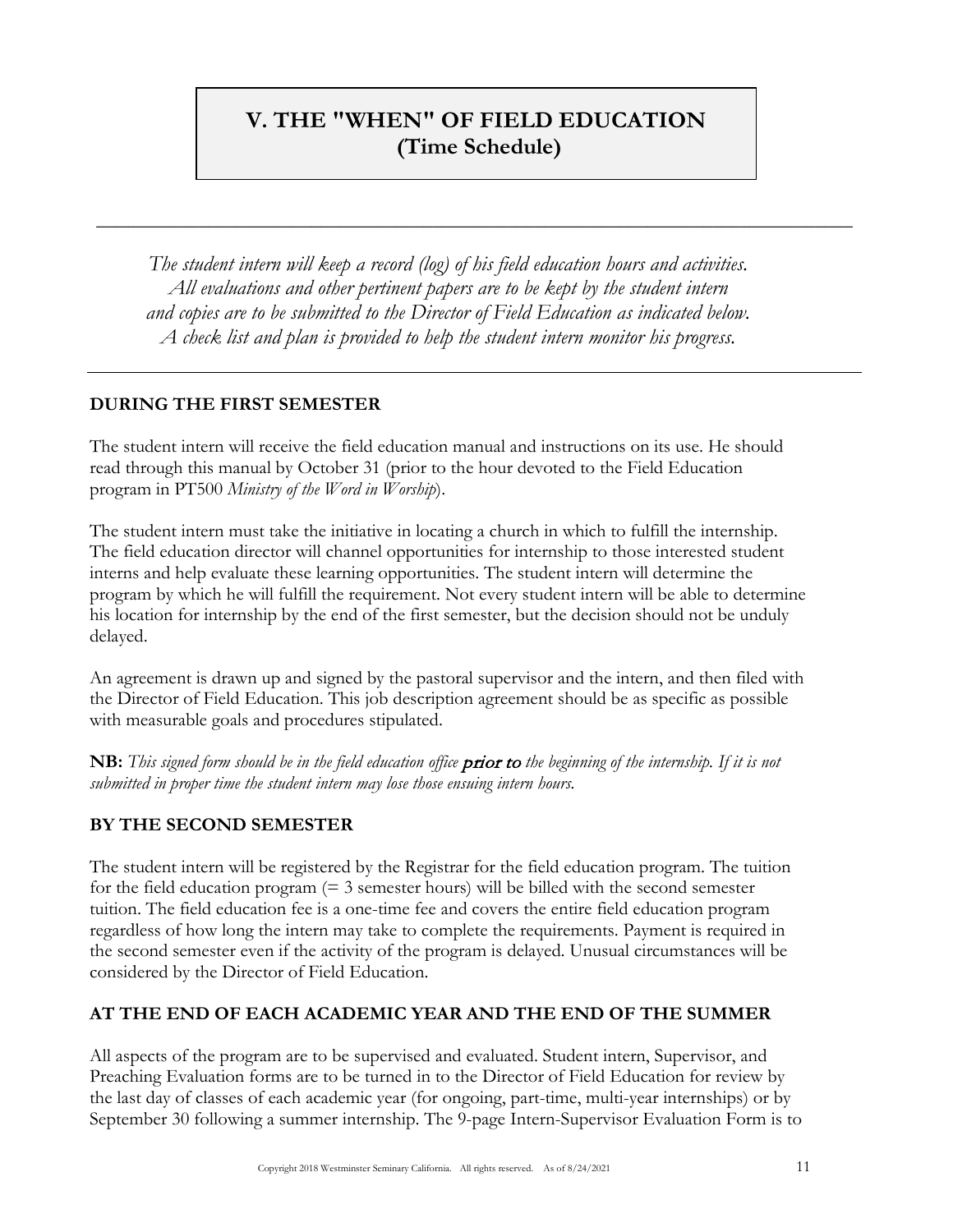be completed and signed by the student (pp. 1-7) and then reviewed and signed by the supervisor (p. 8) at the end of each academic year, and at the conclusion of a summer internship.

#### Evaluation forms are available near the reception counter downstairs and in .pdf-format online at:

#### https://wscal.edu/academics/current-students/field-education-and-placement/field-education-program-mdiv

Student interns and supervisors may complete forms in hard copy, after which the student intern should upload an electronic copy to the appropriate assignment in the Field Education class in Populi or email a copy to the Director of Field Education.

Student interns and supervisors may also complete forms electronically using the .pdf templates at the address above, save them, and share them with each other. When electronic forms are completed, the student-intern must upload an electronic copy to the appropriate assignment in the Field Education class in Populi or send them to the Director of Field Education as email attachments. Please entitle each completed form as follows:

FE Agreement Form: Intern's last name, then (without space) first name, then (without space) form 1, then (without space) month (two digits) and year (two digits).

Intern-Supervisor Evaluation Form: Intern's last name, then (without space) first name, then (without space) form 2, then (without space) month (two digits) and year (two digits).

Supervisor's Final Evaluation Form: Intern's last name, then (without space) first name, then (without space) form 3, then (without space) month (two digits) and year (two digits).

Sermon Evaluation Form: Intern's last name, then (without space) first name, then (without space) form 4 [see below\*], then (without space) month (two digits) and year (two digits).

For example, the FE Agreement form for Dennis Johnson to serve as a pastoral intern beginning in September 2013 would be entitled: johnsondennisform10913.

His Intern-Supervisor Evaluation form after his first year of interning (May 2014) would be entitled: johnsondennisform20514.

\*If he preaches twice in that first year, his Sermon Evaluation forms (perhaps both for a sermon preached in March 2014) would be entitled:

johnsondennisform4a0313 johnsondennisform4b0313

Please attach completed .pdf documents to emails addressed to: fieldeducation@wscal.edu.

**NOTE WELL:** Portions of evaluation forms that are to be completed by the pastoral supervisor **must NOT be edited or amended** by the intern before submitting the evaluations to the Director of Field Education. These portions are:

- Intern-Supervisor Evaluation Form, page 8
- Supervisor's Final Evaluation Form, pages 1-2 (whole document)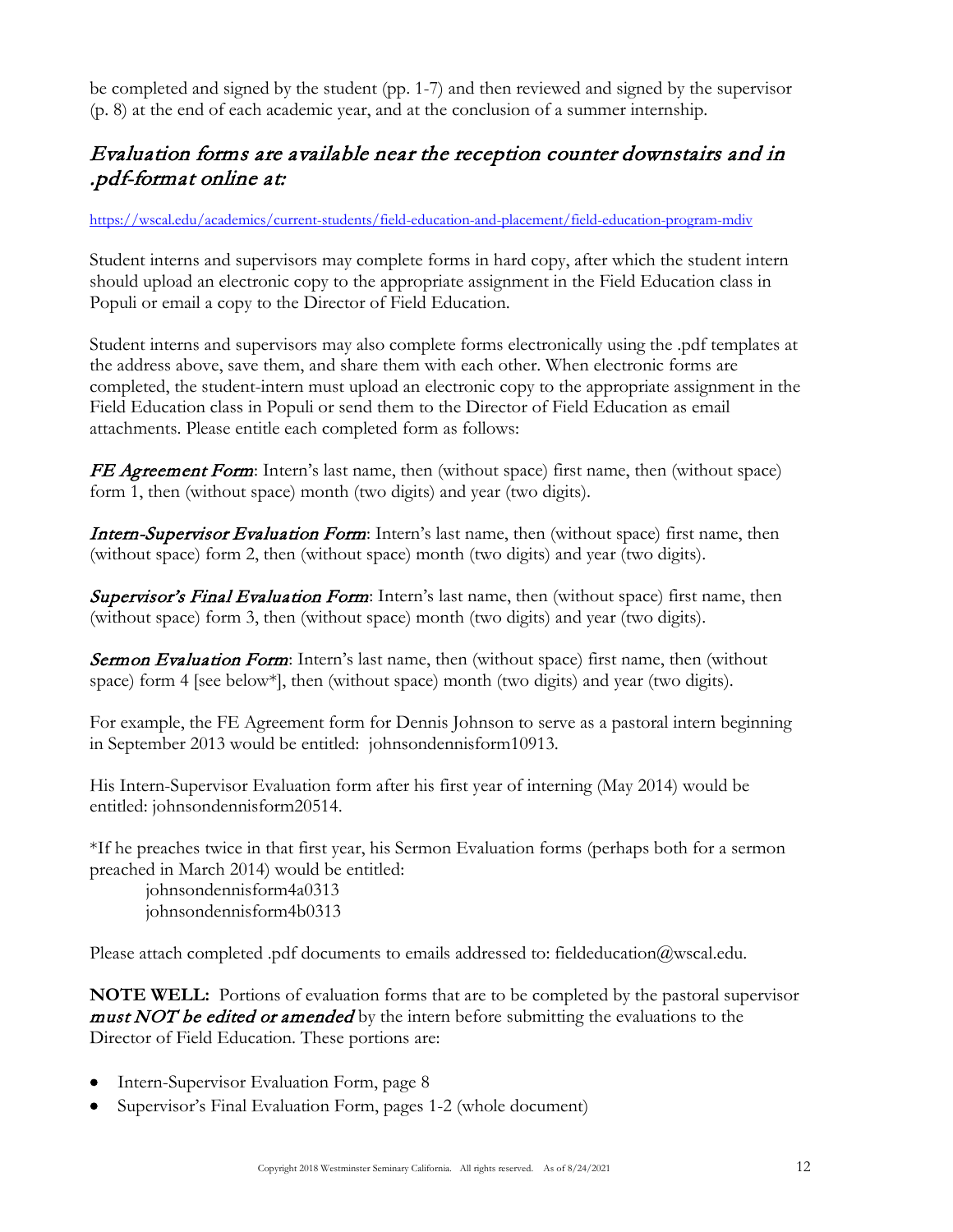As those studying to serve to Christ, his gospel, and his church, you must exhibit exemplary integrity by submitting pastoral supervisors' evaluations without modification, just as you observe the WSC honor system on examinations and the seminary's policy against plagiarism (see the Academic Policy section in the *Catalogue* and *Student Handbook*).

#### **IN THE SENIOR YEAR**

The student intern will make certain that all portions of the field education requirement have been met. As soon as ongoing, multi-year internships are completed, the student intern and his supervisor must complete the 9-page Intern-Supervisor Evaluation Form, and the supervisor must complete the Supervisor's Final Evaluation Form. At least six (6) Intern Preaching Evaluations must be also submitted: preferably, three are completed by the supervisor and three by others who heard the intern preach.

Regarding the timing of the submission of **all** field education materials:

- **Ideal**: Submit all Agreements, Intern-Supervisor Evaluations, Supervisor's Final Evaluation(s), and Preaching Evaluations by **SEPTEMBER 30** of the academic year in which you expect to receive your Master of Divinity degree.
- **Desirable**: Submit all Agreements, Intern-Supervisor Evaluations, Supervisor's Final Evaluation(s), and Preaching Evaluations by **JANUARY 31** of the academic year in which you expect to receive your Master of Divinity degree.
- **Acceptable**: Submit all Agreements, Intern-Supervisor Evaluations, Supervisor's Final Evaluation(s), and Preaching Evaluations by **APRIL 15** of the academic year in which you expect to receive your Master of Divinity degree.
- **Cutting It REALLY Close:** Submit all Agreements, Intern-Supervisor Evaluations, Supervisor's Final Evaluation(s), and Preaching Evaluations by **APRIL 30** of the academic year in which you expect to receive your Master of Divinity degree.

If you cannot submit all required materials documenting your pastoral internship by **April 30** (one month before graduation), you must confer as soon as possible with the Director of Field Education. If there is a possibility that requirements will be completed by mid-May (two weeks before graduation), you may need to **petition the Committee on Field Education** for permission to submit materials after the April 30 deadline, with a view toward having your work in FE691 *Pastoral Internship* certified as completed. It is possible that the Committee on Field Education may deny your petition, in which case the conferring of your M.Div. degree will be delayed until the commencement after you have completed the field education requirement.

The student intern will meet with the Director of Field Education to discuss what he has learned over the course of his field education. The student's internship work with all of the completed forms will be submitted to the field education committee and, if approved, the grade of "credit" will be submitted to the registrar.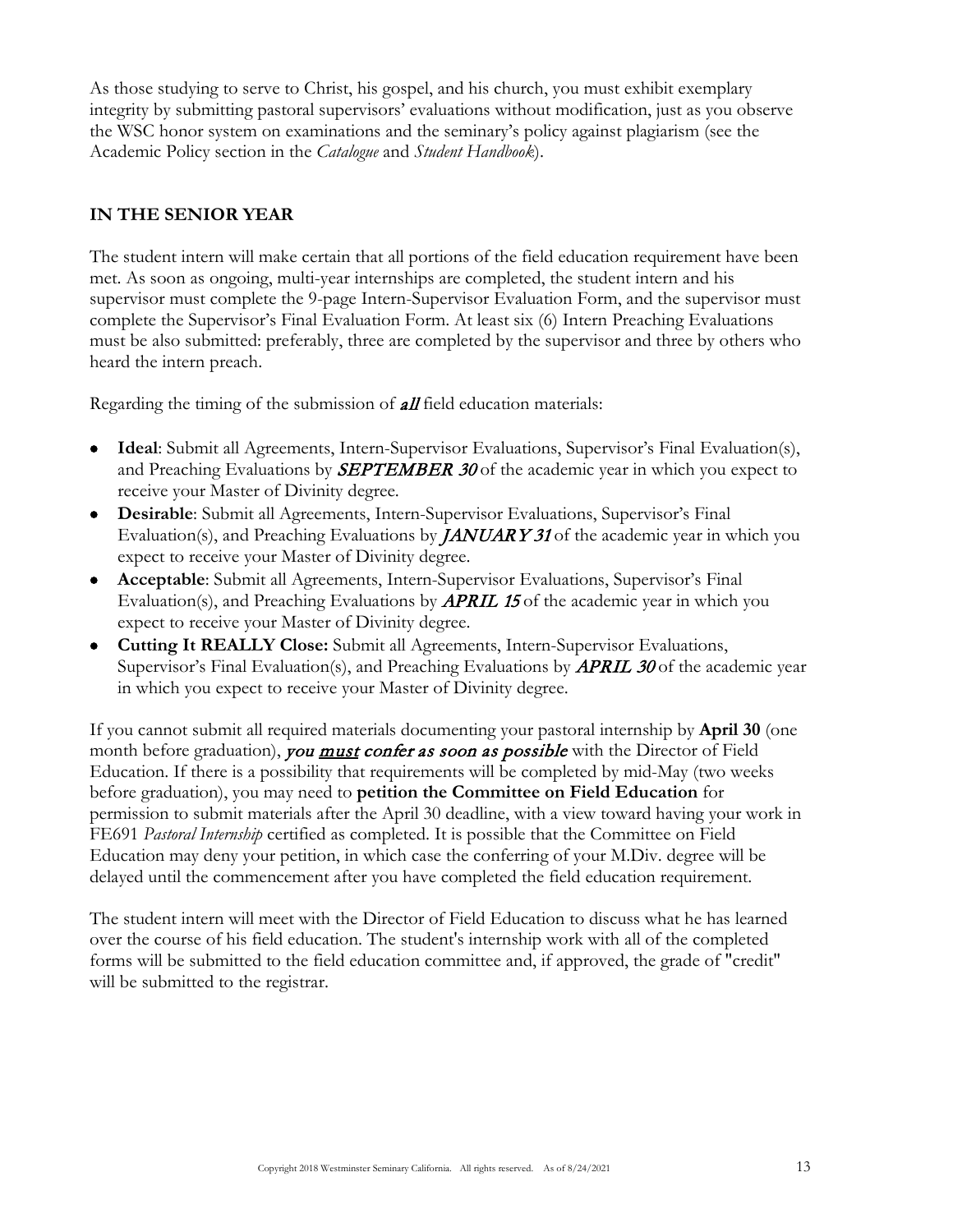#### **VI. THE "WHERE" OF FIELD EDUCATION (Context)**

*For each internship, the student shall describe the cultural contexts of his field education. Factors to be described include demographics (age, sex); geography (region, location); and other cultural factors such as ethnic composition, language, economic status, etc.*

Ministry occurs in particular places, with different kinds of people, which affect the way it is conducted. Therefore, it is important for the student intern to recognize and assess the various ways in which those factors may influence ministry philosophy and practice.

Student interns shall record in their Intern-Supervisor Evaluation Form (Form 2) the various contexts of the particular ministry in which they are engaged. This requires the student intern to discuss with their supervisor the sociological aspects relevant to that ministry. Furthermore, student interns shall summarize their findings at the end of each internship in the Intern-Supervisor Evaluation Form (Form 2).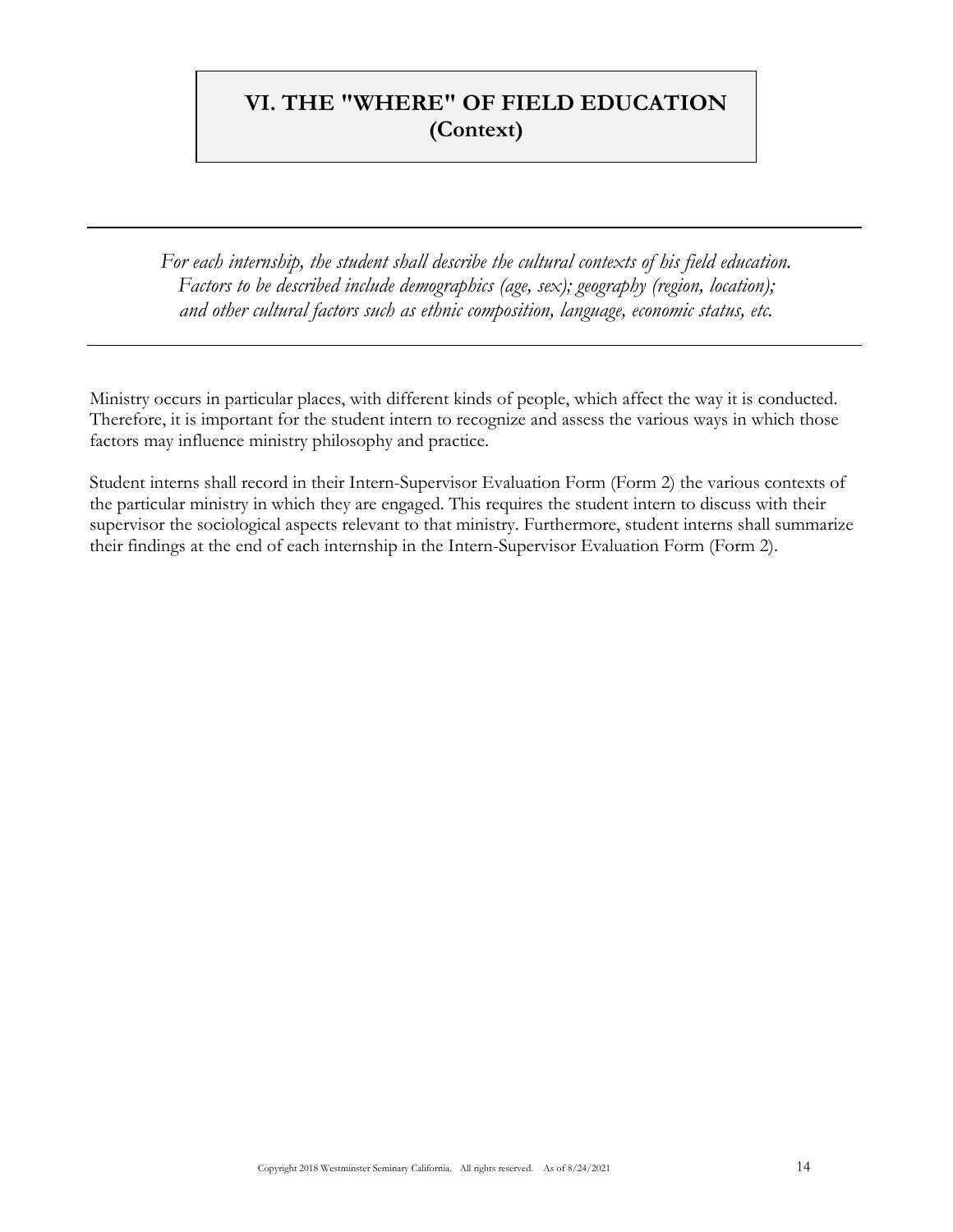

# **Appendix: Forms & Guidelines**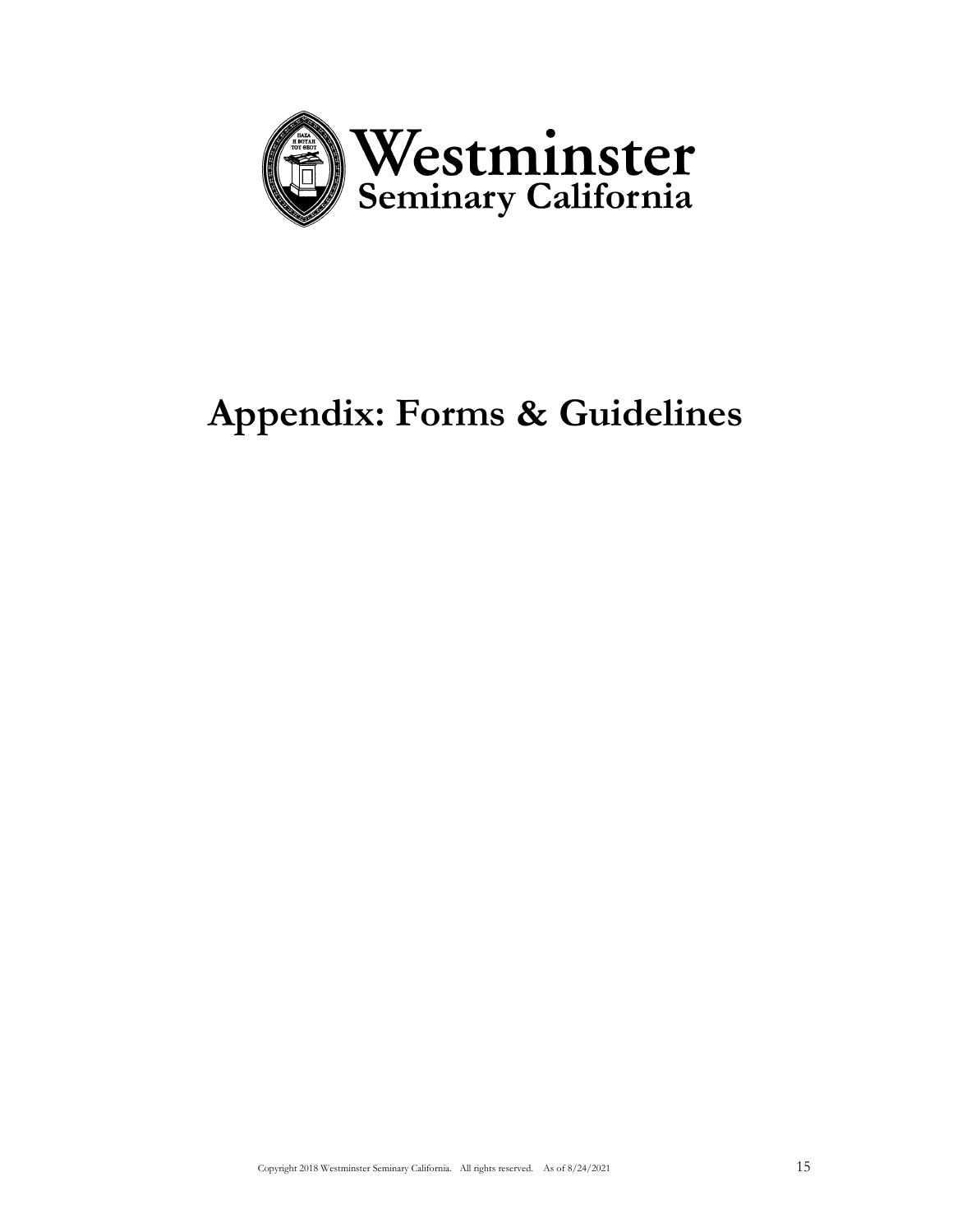# **Field Education Checklist\***

| Accumulated at least 700 intern hours.                                       |
|------------------------------------------------------------------------------|
| Preached at least six times.                                                 |
| Led worship at least one time.                                               |
| Attended at least <b>four</b> elder meetings.                                |
| Taught and/or planned at least one Christian Education class or Bible study. |
| Made at least six visitations.                                               |
| Had at least four evangelistic opportunities.                                |
| Attended at least one deacons' meeting.                                      |
| Discipled at least one person.                                               |
| Observed at least one pastoral counseling.                                   |
| Ministered in at least one cross-cultural setting.                           |

\*For more information on each requirement please return to pages 4-5 in your *Field Education Manual* and note the sample activities listed for each category on the Field Education Agreement form.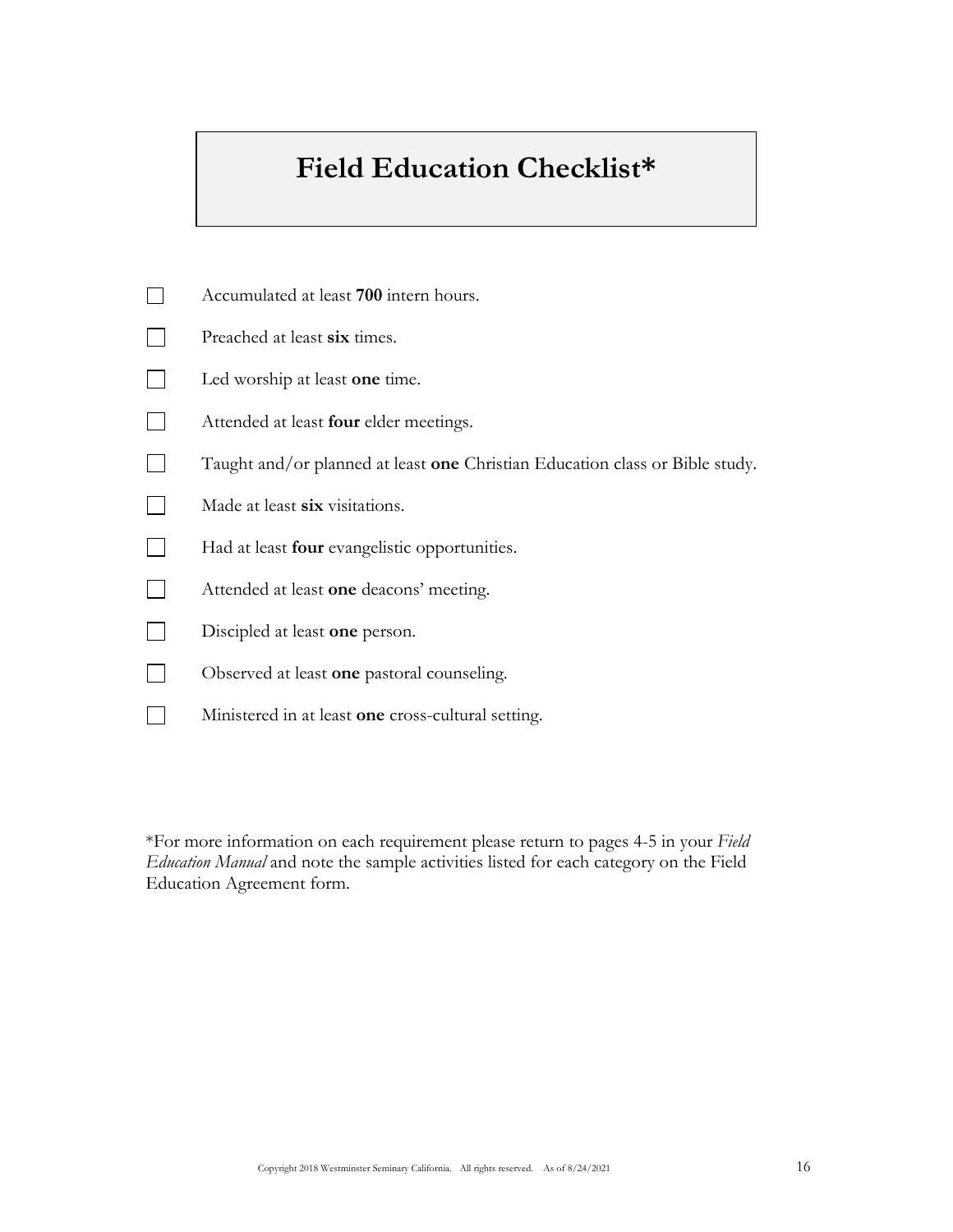# **QUESTIONS COMMONLY ASKED**

#### **When should I get started with the field education program?**

The seminary requires you to begin the program early in your seminary career for the following reasons: a) you will not need to be concerned about crowding the last months of your seminary program; b) you can make more of the ministry opportunities if you start early; c) more time can be given by the church and the seminary to your personal needs. Only in exceptional cases should the start of the program be delayed.

#### **I am in charge of the youth group in my church and work every weekend. Will that count for the field education requirement?**

The field education requirement can be met only by being involved in the broad experiences of the pastoral ministry. For that reason, specialized ministries will usually be credited toward a *part* of the requirement, but not for all of it.

#### **In our church interns are not permitted to attend the meetings of the elders. How can I meet this requirement?**

The seminary understands some difficulties because of different cultures and history. In extreme circumstances and with prior approval from the Director of Field Education, sister churches may be contacted to fulfill this requirement. In some congregations, administrative leadership and pastoral oversight are provided through a structure different from a body of elders (session, council/consistory). The purpose of the "administration" requirement is to allow you to observe how church leaders interact and make decisions for the welfare of the flock. Feel free to confer with the Director of Field Education about the leadership structure in the congregation in which you are interning, to determine an appropriate way for you to fulfill this requirement.

#### **I have worked for three years before coming to seminary in my home church doing many different tasks. Will that count for my field education credit?**

No, because we require that the work be supervised and evaluated, and there is no adequate way of getting evaluations for work done years earlier.

#### **I already have some experience as a pastor. Do I still need to meet the field education requirement?**

Yes, because field education is a part of the learning experience, providing opportunity for you to *integrate* what you are receiving in your seminary coursework with the practices and challenges of ministry in the local church. Even though a student intern may have had more experience than other student interns, it can still be a time of additional learning.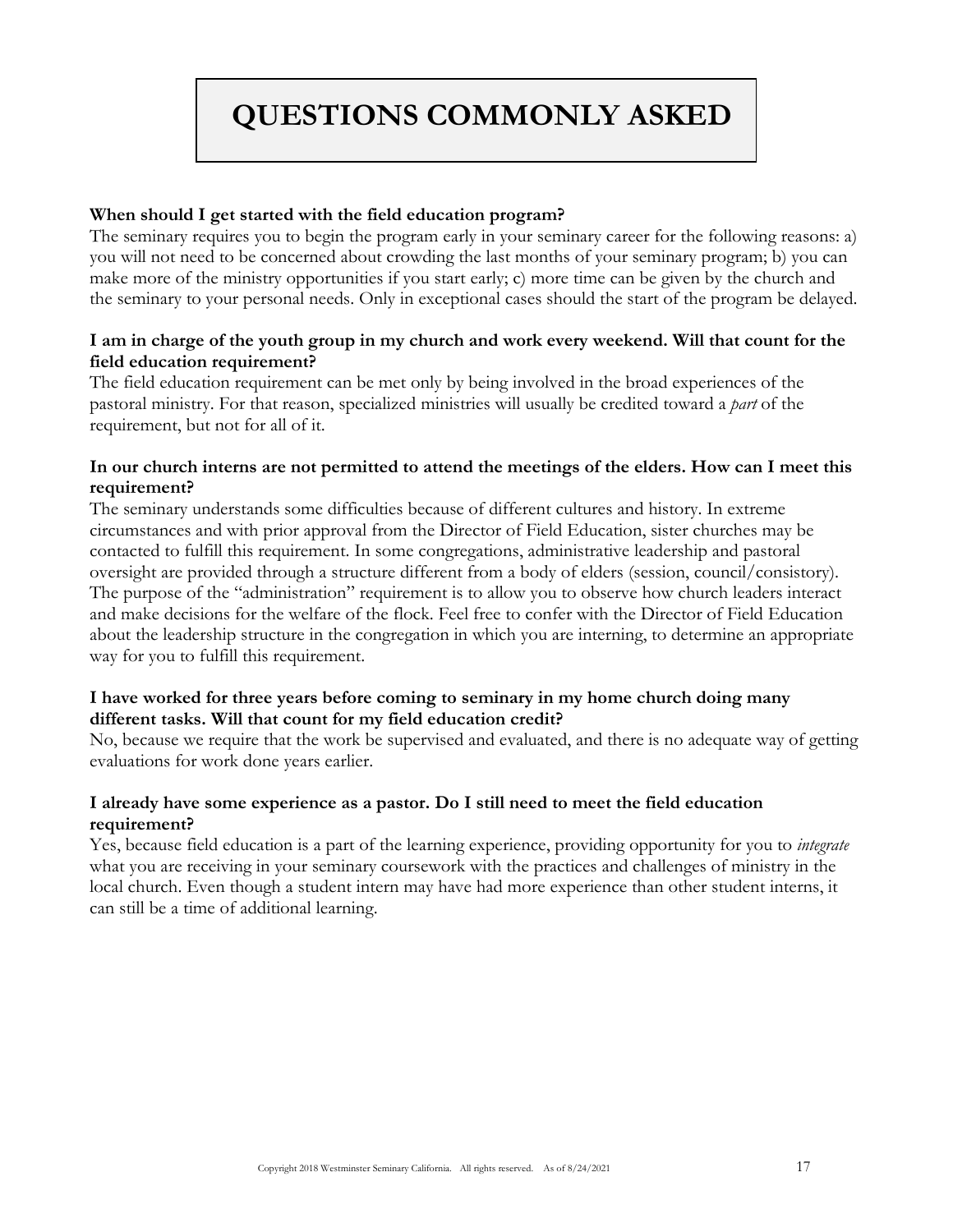## **GUIDELINES FOR SUPERVISORS OF STUDENT INTERNS**

*Please use these suggestions as guides to help you plan for significant training experiences for the intern under your care. For more detail, see the Pastoral Supervisor's Manual*

- $\Diamond$  You are the intern's mentor/tutor for the time he is under your supervision. Consider yourself as contributing to the training of the seminarian for pastoral ministry.
- $\Diamond$  Familiarize the student intern with your organization and program, and outline his assigned responsibilities. Describe the areas of his freedom and creativity, and where he may obtain counsel and support.
- $\Diamond$  Help the student intern to set reasonable goals for himself, to plan skillfully. Then call for reports on his planning and progress.
- $\Diamond$  Give him exposure to all the age levels in the congregation.
- $\Diamond$  Provide him the opportunity to observe Christian family life in the congregation by having him and his family in homes.
- $\Diamond$  Help the minister-in-training to develop an appropriate self-confidence. Allow him to think for himself and ask his opinion on problems that arise. Thrust responsibility on him gradually, but build his acceptance of responsibility.
- $\Diamond$  Hold him accountable for his responsibilities. When the intern is given assignments to work independently of your immediate supervision, require some form of accountability, perhaps a written report or a conference. Check up frequently.
- $\Diamond$  Plan for regular meetings with the intern for the sharing of goals of ministry and of issues and challenges of church life and for helping him evaluate his own gifts and experiences. Help him arrange a schedule for his time.
- $\Diamond$  Help the student intern think through the context of his ministry. Discuss with him the way in which the demographics, geography and culture of the congregation and community affect the shape of faithful ministry.
- $\Diamond$  Give him a taste of all the work you do as a pastor. Let him accompany you on different types of pastoral calls such as hospital, shut-ins, new visitors, church families and evangelistic.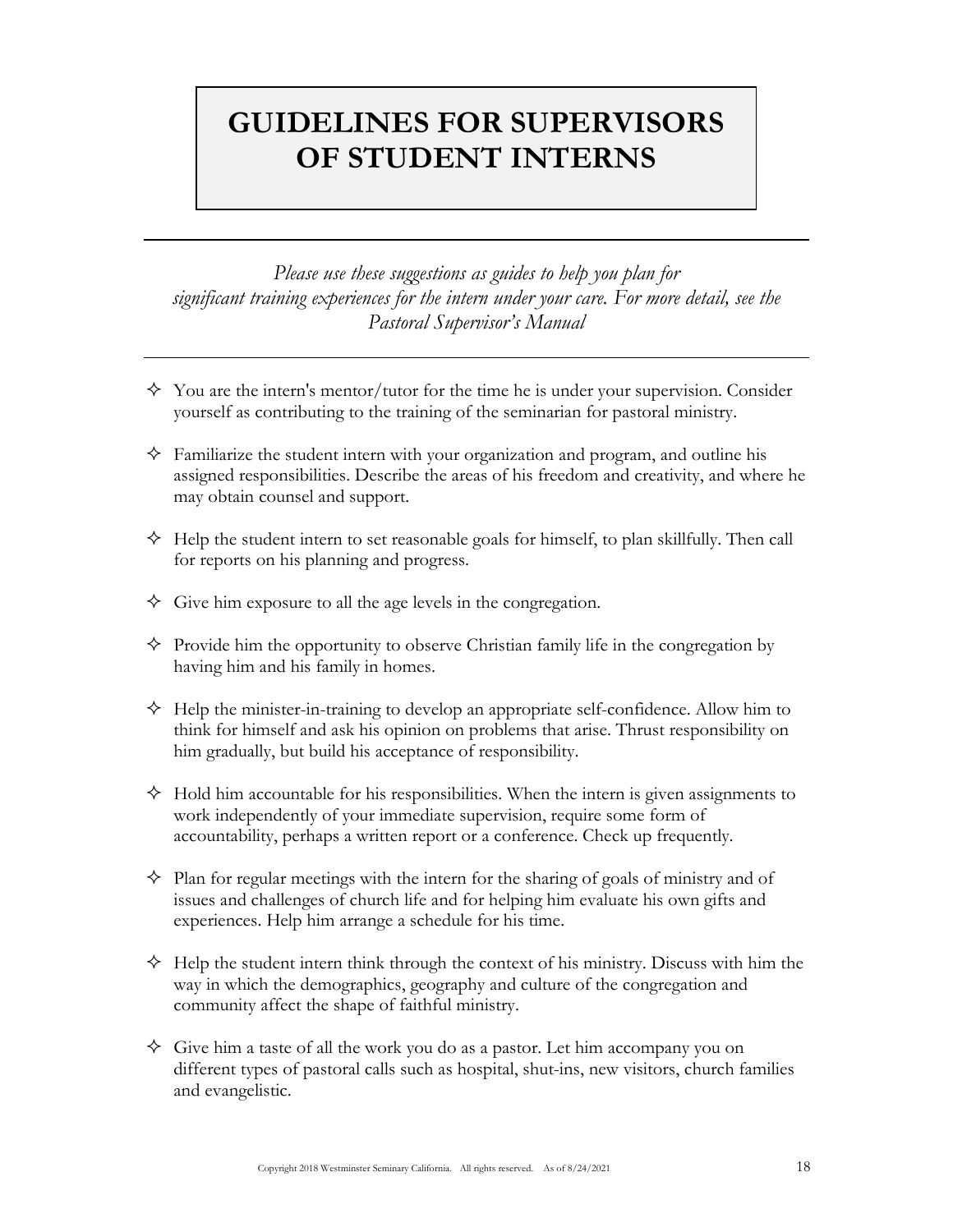- $\diamond$  Invite him to observe as many board and committee meetings as possible. Guide him in evaluating what he has observed. If possible, assign some official responsibilities to the intern and evaluate his work.
- $\Diamond$  Permit him to preach and participate in leading the worship services. Evaluate his messages and give him your suggestions. Arrange for members of the congregation to evaluate the sermons as well. (He is required to submit at least six sermon evaluations, three from you and three from other congregation members who have heard his sermons.)
- $\Diamond$  Be sensitive to his individual needs. Help him discover new interests and abilities. Help him to determine the context in which his gifts can be used well in the kingdom.
- $\Diamond$  Cooperate with him in meeting the field education requirements of the seminary. The intern is required to submit all relevant documents and evaluations. The intent of these evaluations will help to track the progress of the student intern for himself, the congregation, the seminary and the presbytery (or other ordaining body).
- $\Diamond$  Remunerate the student intern as adequately as possible. The seminary encourages the congregation, if at all possible, to pay the field education fee for the student intern. In addition, the seminary encourages the congregation to pay the student intern for services rendered.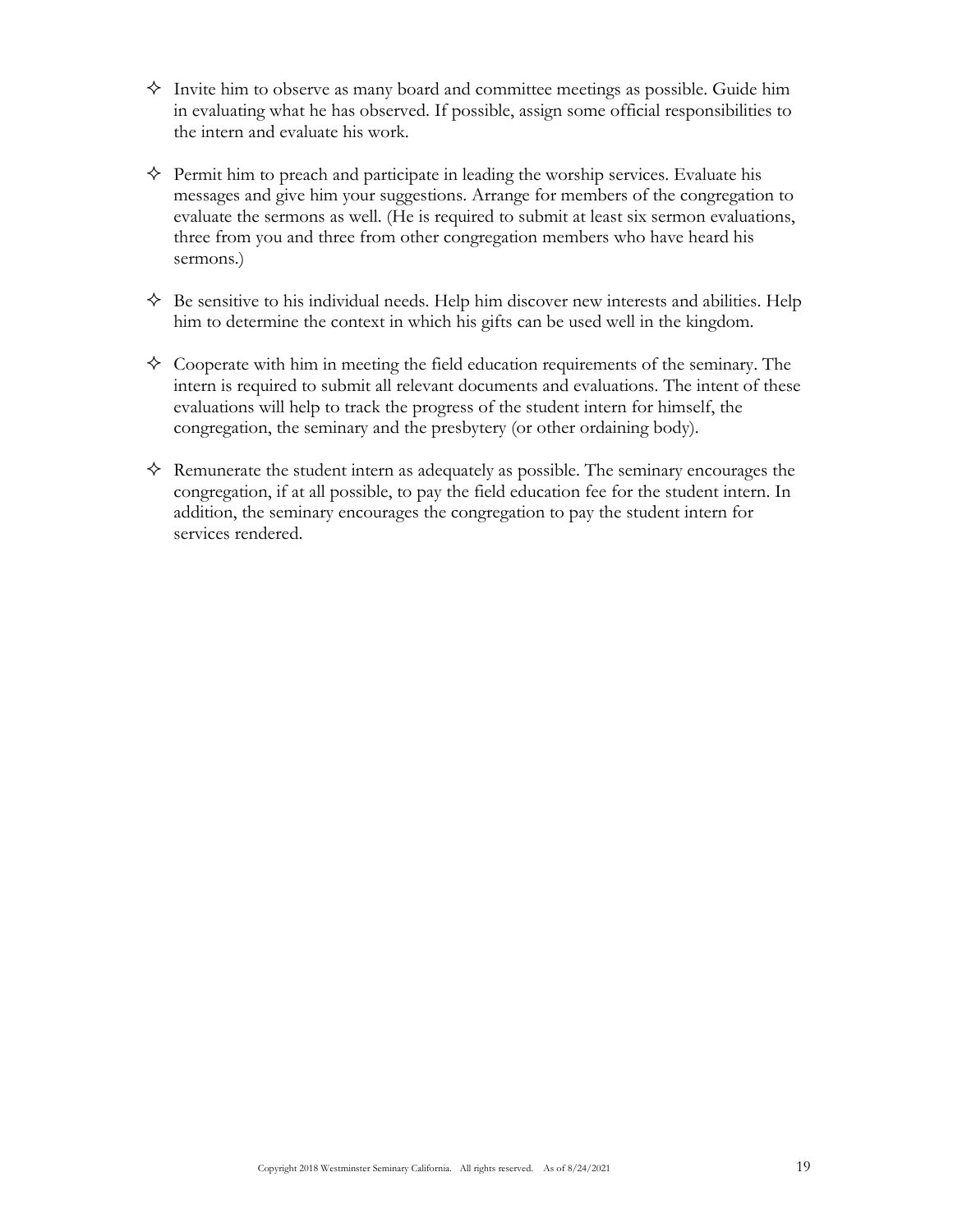# **Field Education Timeline**

#### *Below is a task chart provided for your benefit. These items will need to be completed to pass the required Field Education program.*

| Task to be performed                                                                                                                                                                                                         | Time Expected                                                                                                 | Date Completed |
|------------------------------------------------------------------------------------------------------------------------------------------------------------------------------------------------------------------------------|---------------------------------------------------------------------------------------------------------------|----------------|
| Receive field education manual at New Students'<br>Orientation and further orientation in PT500 Ministry of the<br>Word in Worship. Personal conference with Director of<br>Field Education (DFE) is available but optional. | first semester                                                                                                |                |
| Selection of place for intern work                                                                                                                                                                                           | first semester                                                                                                |                |
| Field Education Agreement completed, signed by three<br>parties and submitted to the DFE. (Student keeps a<br>$copy.)*$                                                                                                      | At beginning of every new internship,<br>the first due no later than the start of<br>the second academic year |                |
| Register for field education with the Registrar                                                                                                                                                                              | By second semester                                                                                            |                |
| Intern-supervisor evaluation forms completed (multi-year,<br>part-time internships)                                                                                                                                          | At end of each academic year                                                                                  |                |
| Summer internship documentation (agreement, intern-<br>supervisor evaluation, supervisor's final evaluation)<br>completed and submitted to DFE                                                                               | By September 30                                                                                               |                |
| Supervisor final evaluation form                                                                                                                                                                                             | At end of the agreed internship<br>period                                                                     |                |
| Conferences with Director of Field Education                                                                                                                                                                                 | As needed or requested after the first<br>semester                                                            |                |
| Audit of Field Education work                                                                                                                                                                                                | Fall semester of senior year                                                                                  |                |
| Final check of internship paperwork by the Director of<br><b>Field Education</b>                                                                                                                                             | At end of intern program or one<br>month prior to graduation, whichever<br>comes first                        |                |
| Evaluations approved by the Field Education Committee                                                                                                                                                                        | One month prior to graduation                                                                                 |                |
| Concluding Feedback Interview of student intern with<br>Director of Field Education                                                                                                                                          | After intern's submission and<br>Director's review of evaluation forms                                        |                |
| Registrar notified of credit                                                                                                                                                                                                 | End of program or prior to<br>graduation                                                                      |                |

\*Additional agreements will be needed if the student intern is working at more than one location/congregation for his internship program.